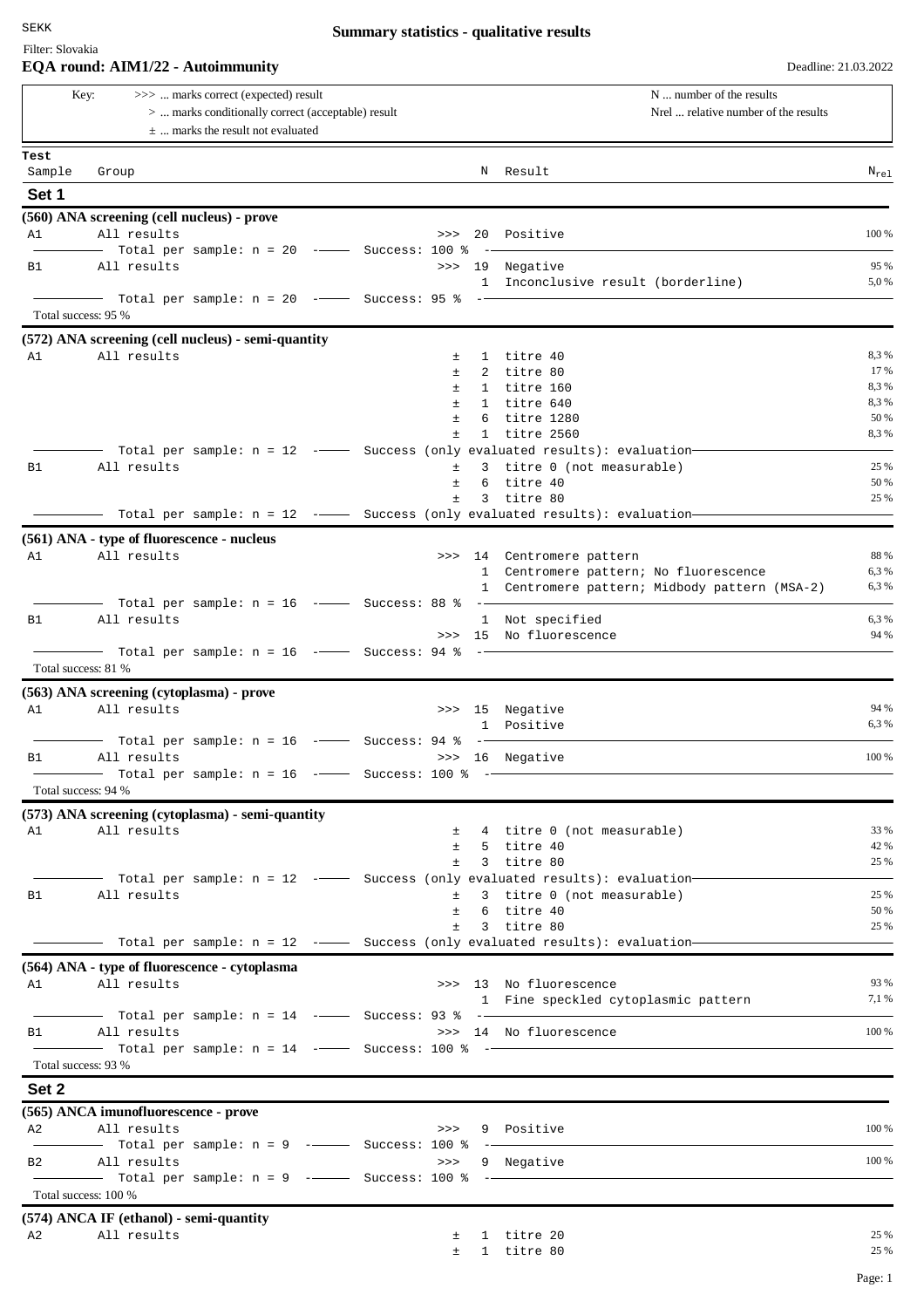## **Summary statistics - qualitative results**

## Filter: Slovakia

| Deadline: 21.03.2022 |  |  |
|----------------------|--|--|
|                      |  |  |

|                | EQA round: AIM1/22 - Autoimmunity                                                                                                     |             |                                     | Deadline: 21.03.2022 |
|----------------|---------------------------------------------------------------------------------------------------------------------------------------|-------------|-------------------------------------|----------------------|
| Test<br>Sample | Group                                                                                                                                 |             | N Result                            | $N_{\text{rel}}$     |
|                |                                                                                                                                       |             |                                     |                      |
| A2             | All results                                                                                                                           | 土<br>$\pm$  | 1 titre 160<br>1 titre 640          | 25 %<br>25 %         |
|                | —  Total per sample: n = 4  -———   Success (only evaluated results): evaluation—                                                      |             |                                     |                      |
| B <sub>2</sub> | All results                                                                                                                           | $\pm$       | 1 titre 0 (not measurable)          | 25 %                 |
|                | - Total per sample: n = 4 ---- Success (only evaluated results): evaluation-                                                          | $\pm$       | 3 titre 20                          | 75 %                 |
|                | (578) ANCA IF (formalin) - semi-quantity                                                                                              |             |                                     |                      |
| A2             | All results                                                                                                                           | $\pm$       | 1 titre 20                          | 25 %                 |
|                |                                                                                                                                       | $\pm$       | 1 titre 80                          | 25 %                 |
|                |                                                                                                                                       | $\pm$<br>±. | 1 titre 160<br>1 titre 320          | 25 %<br>25 %         |
|                | — Total per sample: n = 4 ---------- Success (only evaluated results): evaluation---                                                  |             |                                     |                      |
| B <sub>2</sub> | All results                                                                                                                           | $\pm$       | 1 titre 0 (not measurable)          | 25 %                 |
|                | —— Total per sample: n = 4 -------- Success (only evaluated results): evaluation—                                                     | $\pm$       | 3 titre 20                          | 75 %                 |
|                |                                                                                                                                       |             |                                     |                      |
| A2             | (566) ANCA - type of fluorescence<br>All results                                                                                      | >>>         | 8 Cytoplasmic granular fluorescence | 100 %                |
|                | Total per sample: $n = 8$ - Success: 100 % -                                                                                          |             |                                     |                      |
| B2             | All results                                                                                                                           | >>          | 8 No fluorescence                   | 100 %                |
|                | -- Total per sample: $n = 8$ ---- Success: 100 % ---                                                                                  |             |                                     |                      |
|                | Total success: 100 %                                                                                                                  |             |                                     |                      |
| A2             | (569) anti-myeloperoxidase<br>All results                                                                                             |             | >>> 15 Negative                     | 100 %                |
|                | - Total per sample: $n = 15$ -- Success: 100 % -                                                                                      |             |                                     |                      |
| B <sub>2</sub> | All results                                                                                                                           |             | >>> 15 Negative                     | 100 %                |
|                | Total per sample: n = 15 - Success: 100 % -                                                                                           |             |                                     |                      |
|                | Total success: 100 %                                                                                                                  |             |                                     |                      |
| A2             | (570) anti-proteinase III<br>All results                                                                                              |             | 1 Negative                          | 6,7 %                |
|                |                                                                                                                                       |             | >>> 14 Positive                     | 93 %                 |
|                | ——  Total per sample: n = 15  -——   Success: 93 %  -—                                                                                 |             |                                     |                      |
| B <sub>2</sub> | All results                                                                                                                           |             | >>> 15 Negative                     | 100 %                |
|                | Total success: 93 %                                                                                                                   |             |                                     |                      |
| Set 3          |                                                                                                                                       |             |                                     |                      |
|                | (580) Anti-ENA/SS-A/Ro-60                                                                                                             |             |                                     |                      |
| A3             | All results                                                                                                                           |             | >>> 18 Positive                     | 100 %                |
|                | $\overline{\phantom{0}}$ Total per sample: n = 18 $\,$ - $\overline{\phantom{0}}$ Success: 100 $\,$ 8 $\,$ - $\overline{\phantom{0}}$ |             |                                     |                      |
| B3             | All results<br>Total per sample: n = 18 -- Success: 100 % -                                                                           |             | >>> 18 Negative                     | 100 %                |
|                | Total success: 100 %                                                                                                                  |             |                                     |                      |
|                | (581) Anti-ENA/SS-B/La                                                                                                                |             |                                     |                      |
| A3             | All results                                                                                                                           |             | >>> 18 Positive                     | 100 %                |
|                |                                                                                                                                       |             |                                     |                      |
|                | B3 All results                                                                                                                        |             | >>> 18 Negative                     | 100 %                |
|                | Total success: 100 %                                                                                                                  |             |                                     |                      |
|                | (582) Anti-ENA/Scl-70                                                                                                                 |             |                                     |                      |
|                | A3 All results                                                                                                                        |             | >>> 17 Negative                     | 100 %                |
|                | Total per sample: $n = 17$ --- Success: 100 % --                                                                                      |             |                                     |                      |
|                | B3 All results<br>$\frac{1}{1}$ Total per sample: n = 17 - Success: 100 % -                                                           |             | >>> 17 Negative                     | 100 %                |
|                | Total success: 100 %                                                                                                                  |             |                                     |                      |
|                | (583) Anti-ENA/RNP                                                                                                                    |             |                                     |                      |
|                | A3 All results                                                                                                                        |             | >>> 18 Negative                     | 100 %                |
|                |                                                                                                                                       |             |                                     |                      |
| <b>B3</b>      | All results<br>Total per sample: n = 18 -- Success: 100 % --                                                                          |             | >>> 18 Negative                     | 100 %                |
|                | Total success: 100 %                                                                                                                  |             |                                     |                      |
|                | $(584)$ Anti-ENA/Jo-1                                                                                                                 |             |                                     |                      |
| A3             | All results                                                                                                                           |             | >>> 18 Negative                     | 100 %                |
|                | - Total per sample: $n = 18$ -- Success: 100 % -                                                                                      |             |                                     |                      |
| B3             | All results                                                                                                                           |             | >>> 18 Negative                     | 100 %                |
|                |                                                                                                                                       |             |                                     |                      |